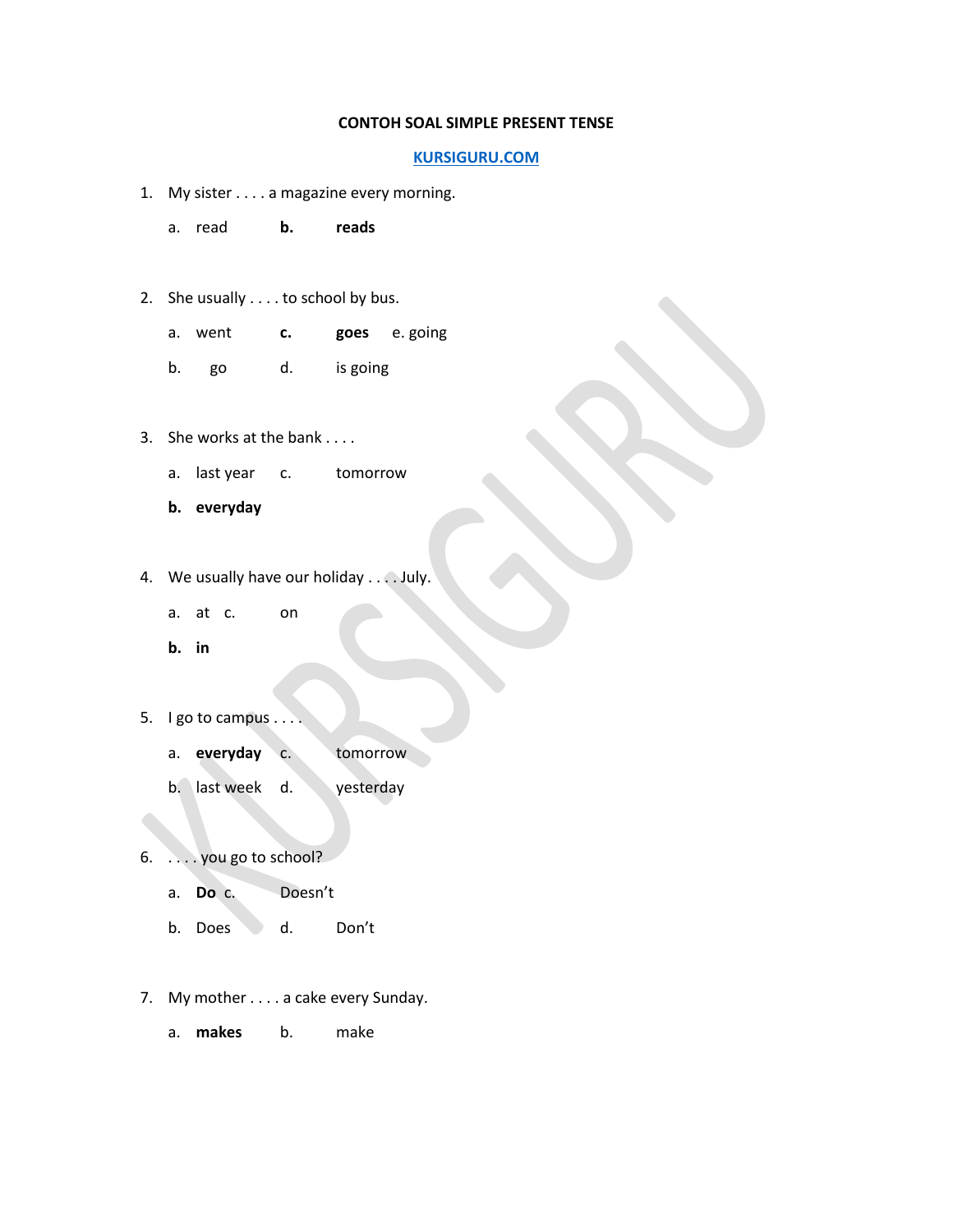- 8. Do . . . . visit their uncle every Sunday?
	- a. **they** c. it
	- b. she
- 9. My mother . . . . to market every morning.
	- a. went c. **goes**
	- b. go d. gone
- 10. She . . . . my sister.
	- a. **is** c. am
	- b. are

11. We . . . . rice everyday.

- a. ate c. eaten
- **b. eat**
- 12. Berry . . . .
	- a. **smokes** c. smoked
	- b. smoking
- 13. This letter . . . . written by me.
	- a. **is** c. are
	- b. was d. do
- 14. I . . . . to campus at 00.11 PM. So, I . . . late at first class.
	- a. **go, am** c. went, am
	- b. went, was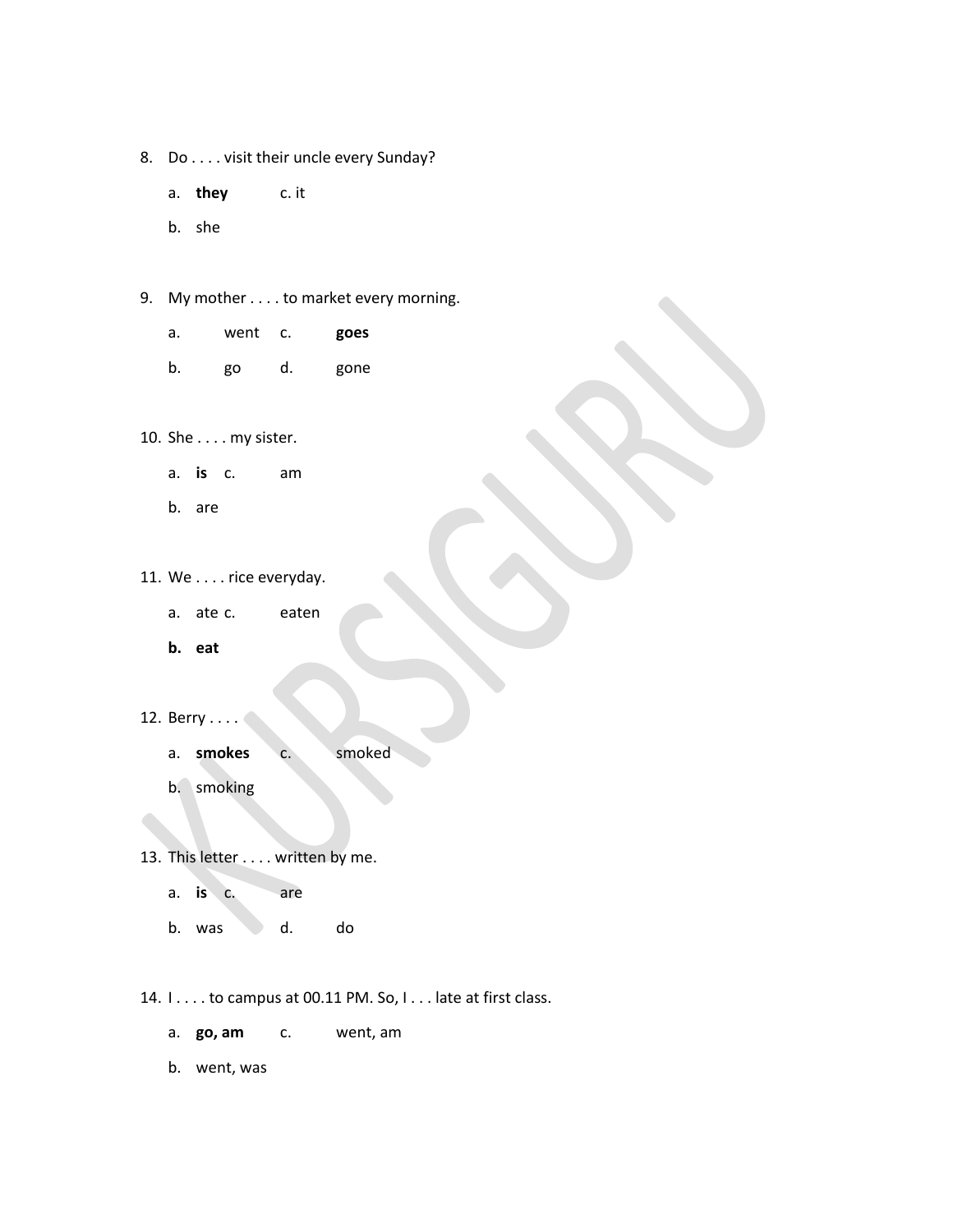- 15. What . . . . you . . . . ?
	- a. **do, do** c. did, do
	- b. does, do d. are, doing
- 16. Ana . . . . a letter.
	- a. writing c. wrote
	- **b. write**
- 17. I . . . . to campus everyday.
	- a. **go** c. gone
	- b. went

18. She . . . . her uncle twice a week.

- a. visited c. visit
- **b. visits**
- 19. I . . . . to campus everyday.
	- a. goes c. **go**
	- b. going d. went
- 20. She . . . . a new bicycle from her father.
	- a. get c. **gets** e. getting
	- b. got d. gotten

21. I go to school . . . .

- a. yesterday c. **everyday**
- b. tomorrow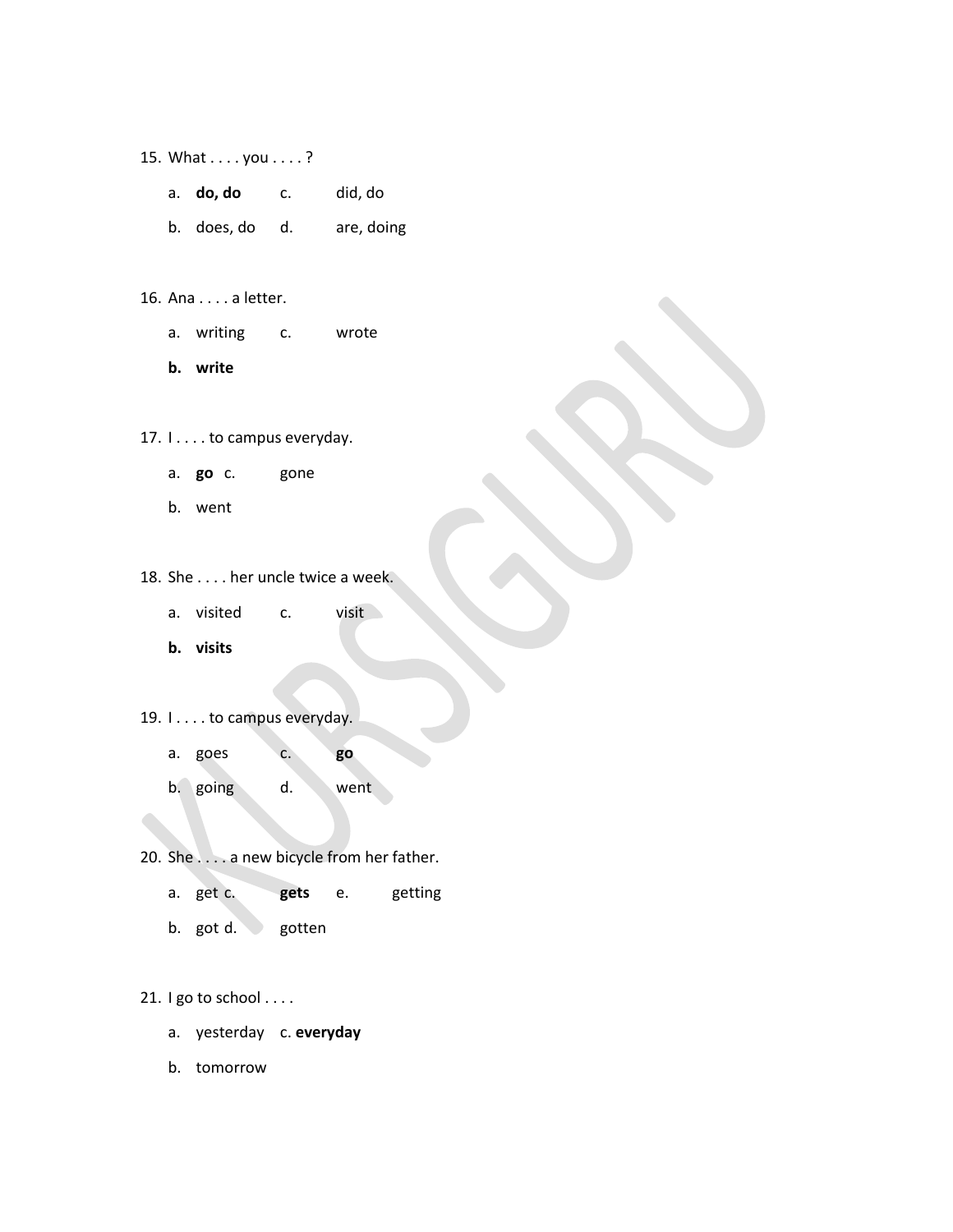- 22. He . . . . not work hard everyday.
	- a. do c. **does**
	- b. are
- 23. . . . . he work hard everyday?
	- a. are c. do
	- b. **does** d. what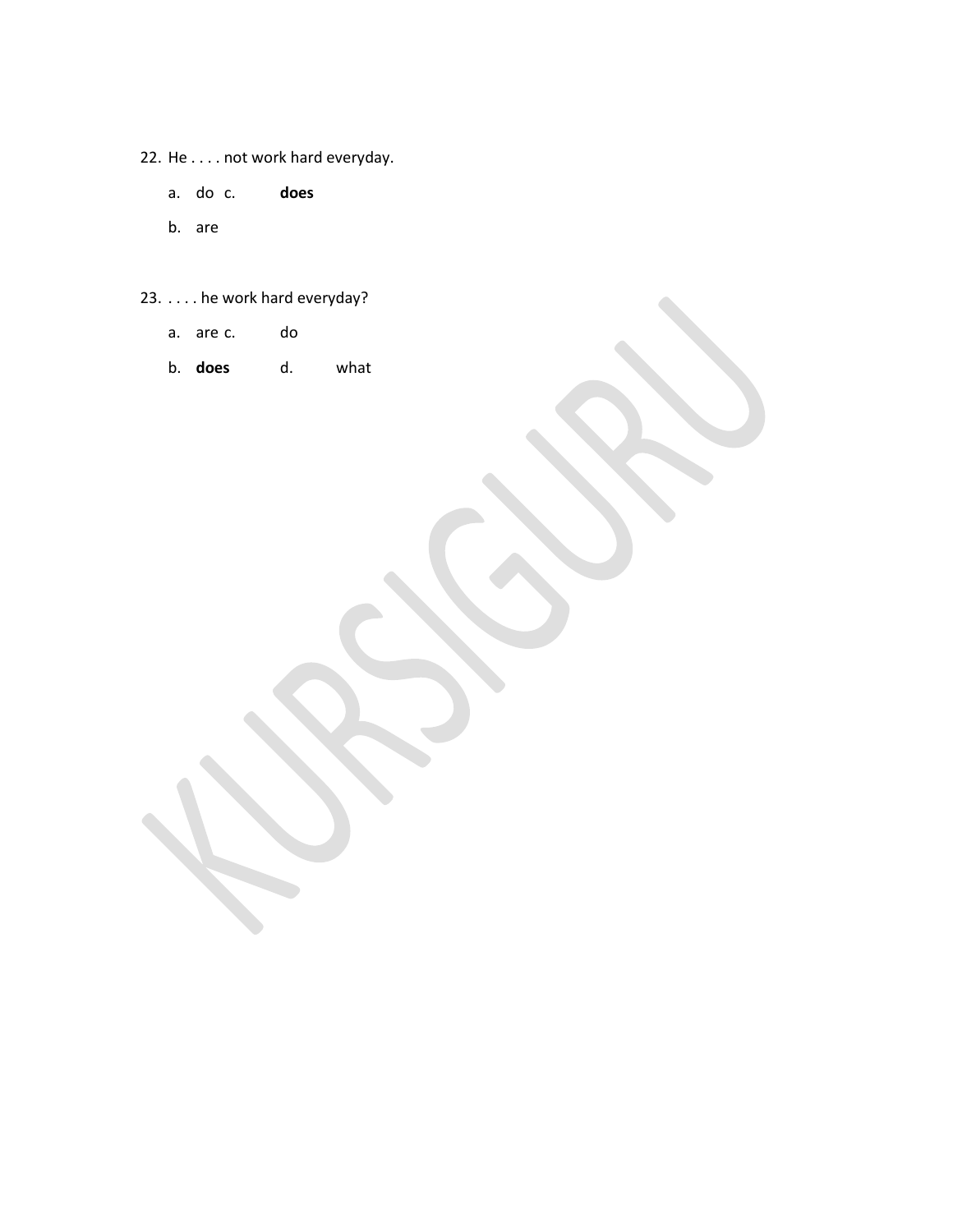## CONTOH SOAL LATIHAN

## SIMPLE PRESENT TENSE

- 1. My mother …. to the market. a. go c. goes b. went d. gone
- 2. The earth …. around the sun. a. revolves c. revolving b. revolve d. revolution
- 3. Rina … shower everyday. a. taking c. took
	- b. takes d. taken
- 4. He's so lazy. He …. do anything to help me.
	- a. Don't c. Doesn't
	- b. Didn't d. Doing
- 5. …. He play badminton ? a. Does c. Do b. Doing d. Doesn't
- 6. She …. an actress. a. Are c. Were b. Is d. Am
- 7. The house was …. by him. a. Painting c. Paint b. Painted d. Paintly
- 8. …. Does he live ?

| a. when  | c. who  |
|----------|---------|
| b. where | d. What |